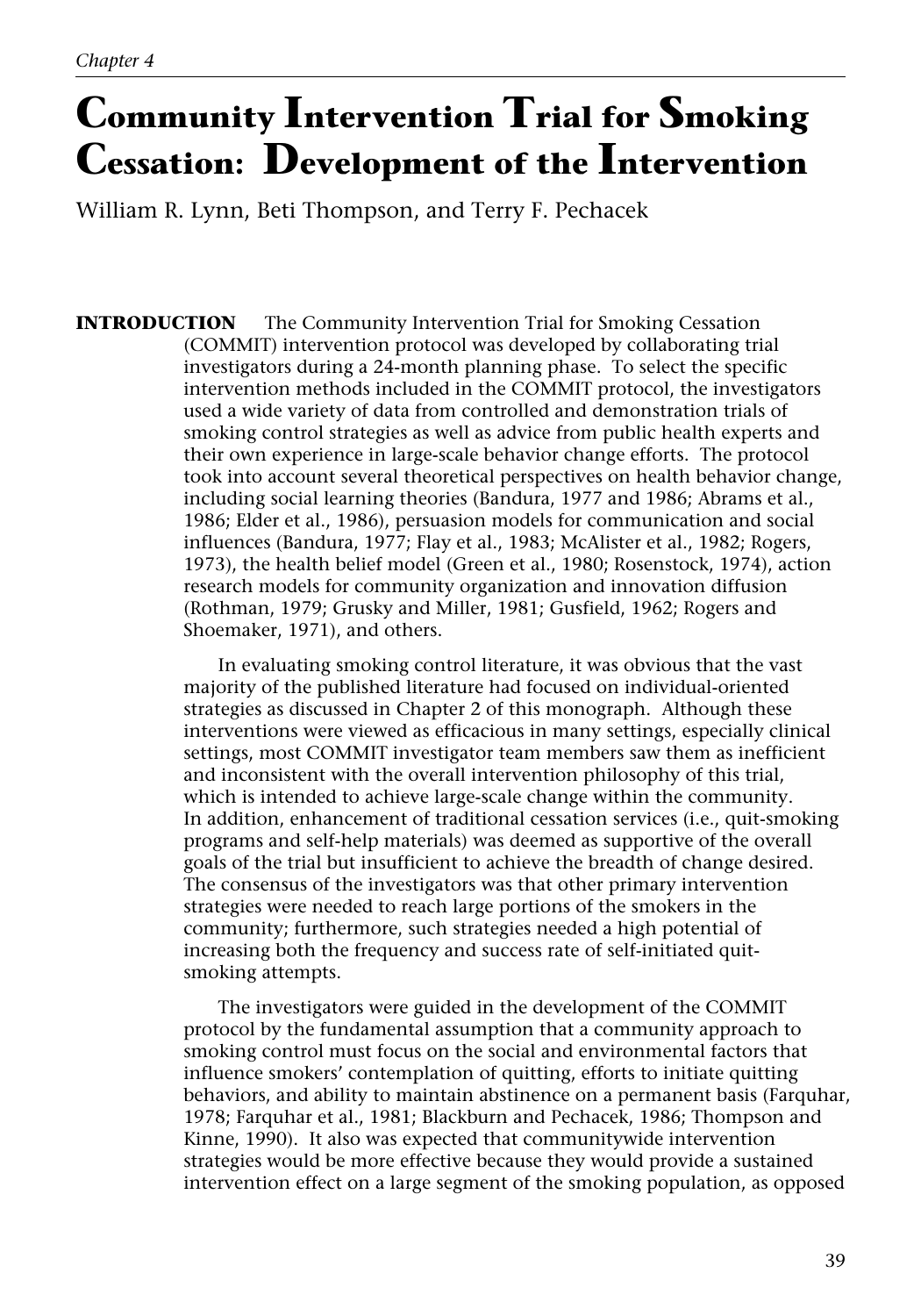

to sporadic higher intensity intervention contacts with only the small segment of smokers willing to attend or participate in more traditional smoking cessation interventions (Leventhal et al., 1980; Schwartz, 1991). A significant portion of the trial intervention effort was expected to focus on changing the community's social norms regarding smoking as well as the overall informational environment so that it would be difficult for any smokers in the community to escape the consistent and repeated messages about the benefits of cessation; simultaneously, they would be provided with ongoing cues and opportunities to initiate quitting behaviors (Lichtenstein et al., 1990-91; Thompson and Kinne, 1990; Thompson et al., 1990-91).

Nevertheless, it also was recognized that few tried-and-tested interventions existed that were not individual oriented. A few community studies, such as the North Karelia Project (Puska et al., 1983), the Australian North Coast Healthy Lifestyle Programme: Quit for Life (Egger et al., 1983), and others discussed in Chapter 2, targeted smoking cessation as one of their endpoints. The projects used several strategies, including mass media and skills training, which were examined in the development of the COMMIT interventions. However, the COMMIT interventions were developed primarily from existing programs within the Smoking and Tobacco Control Program of the National Cancer Institute (NCI). The trial investigators selected the best individual or small-group interventions that existed and grouped them together in an intervention package that was expected to reach all facets of the community. Channels of intervention that were thought to be key for reaching heavy smokers were identified and provided an organizing structure for specific activities. The interventions were designed to be delivered through a community-organization approach so that they would become an integral part of the everyday lives of the community's smokers.

**INTERVENTION** The evaluation of COMMIT specified one primary outcome goal— **GOALS AND** an increased cessation rate by heavy smokers in the intervention **OBJECTIVES** communities. However, for that goal to be reached, several other community changes had to occur. Using a public health perspective and a community focus of intervention, the investigators defined four general intervention goals to guide the COMMIT effort:

> 1. *Increase the priority of smoking as a public health issue*. As previously discussed, most intervention efforts have focused on smoking as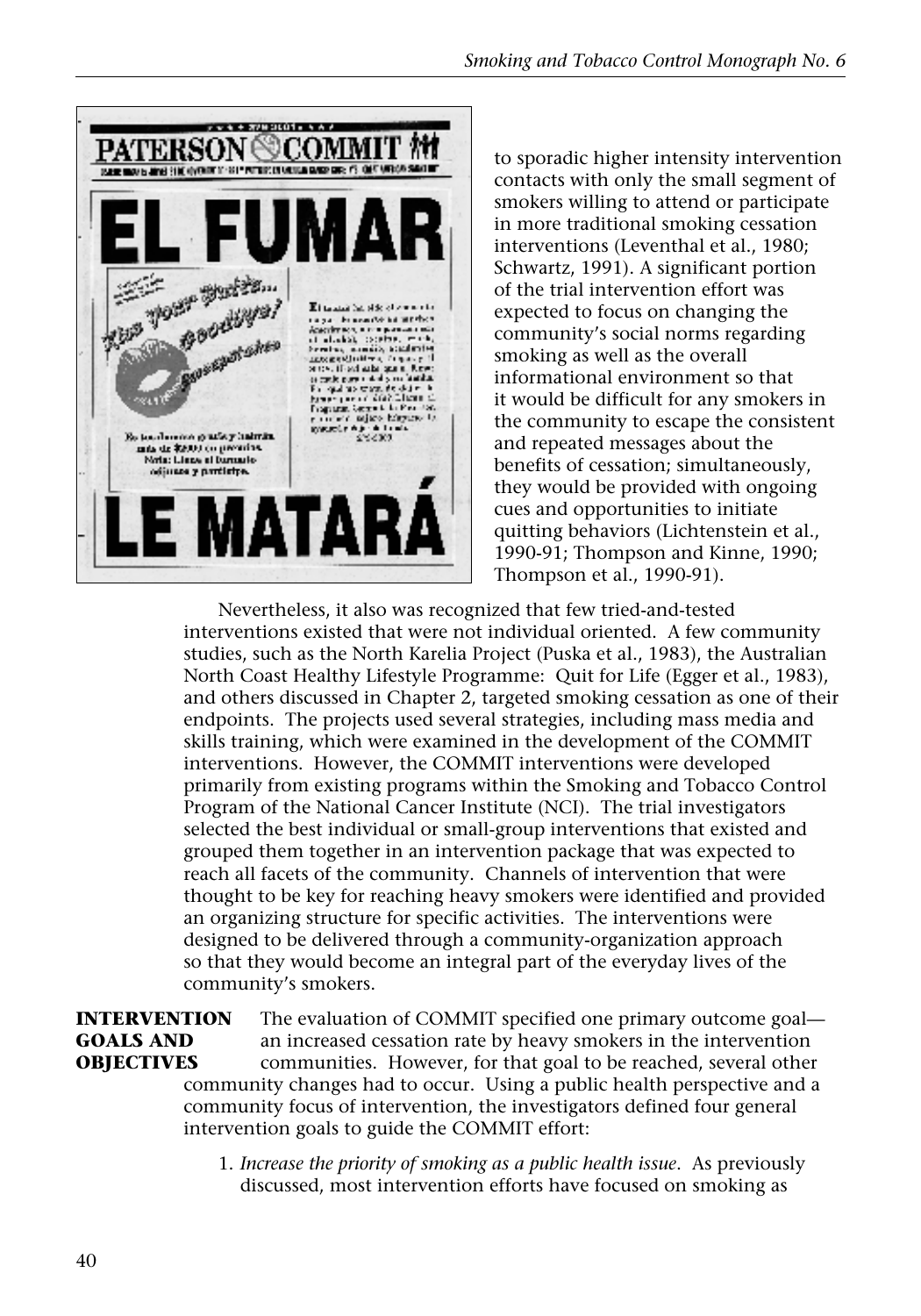an individual's problem behavior, resulting in primarily clinically oriented cessation methods rather than interventions that involved the broad social and environmental networks in which a smoker lives and smokes. The COMMIT intervention defined smoking as a community problem that requires public health action by the community at large. Although the COMMIT intervention was focused primarily on adult smoking cessation, smoking prevention also must be addressed; hence, activities focusing on youth and prevention were incorporated into many trial interventions.

- 2. *Increase the community capacity to modify smoking behavior*. When smoking has been viewed as an individual problem, community resources to assist smokers have tended to be relatively sparse. In conjunction with efforts to meet the first goal, it is acknowledged that individual smokers who seek assistance need to have an adequate system of resources and services available. These resources and services need to be fully integrated into community institutions and groups so that the logistical barriers to their use can be reduced and delivery of these services by the community can increase the overall capacity to address the smoking problem. The investigators recognized that traditional clinical programs are used by a small minority of smokers and that the community resources and services promoted by COMMIT need to include any and all methods that may interest smokers. Furthermore, mechanisms must be in place to remind smokers of the available opportunities to seek help with cessation.
- 3. *Increase within a community the influence of existing policy and economic factors that discourage smoking*. Local and State laws and ordinances controlling smoking in public places and limiting tobacco sales have become common in the United States and Canada (U.S. Department of Health and Human Services, 1993). It is clear that such policies and economic factors can be an important part of the social environment of smokers and their decisions to attempt cessation. Factors that

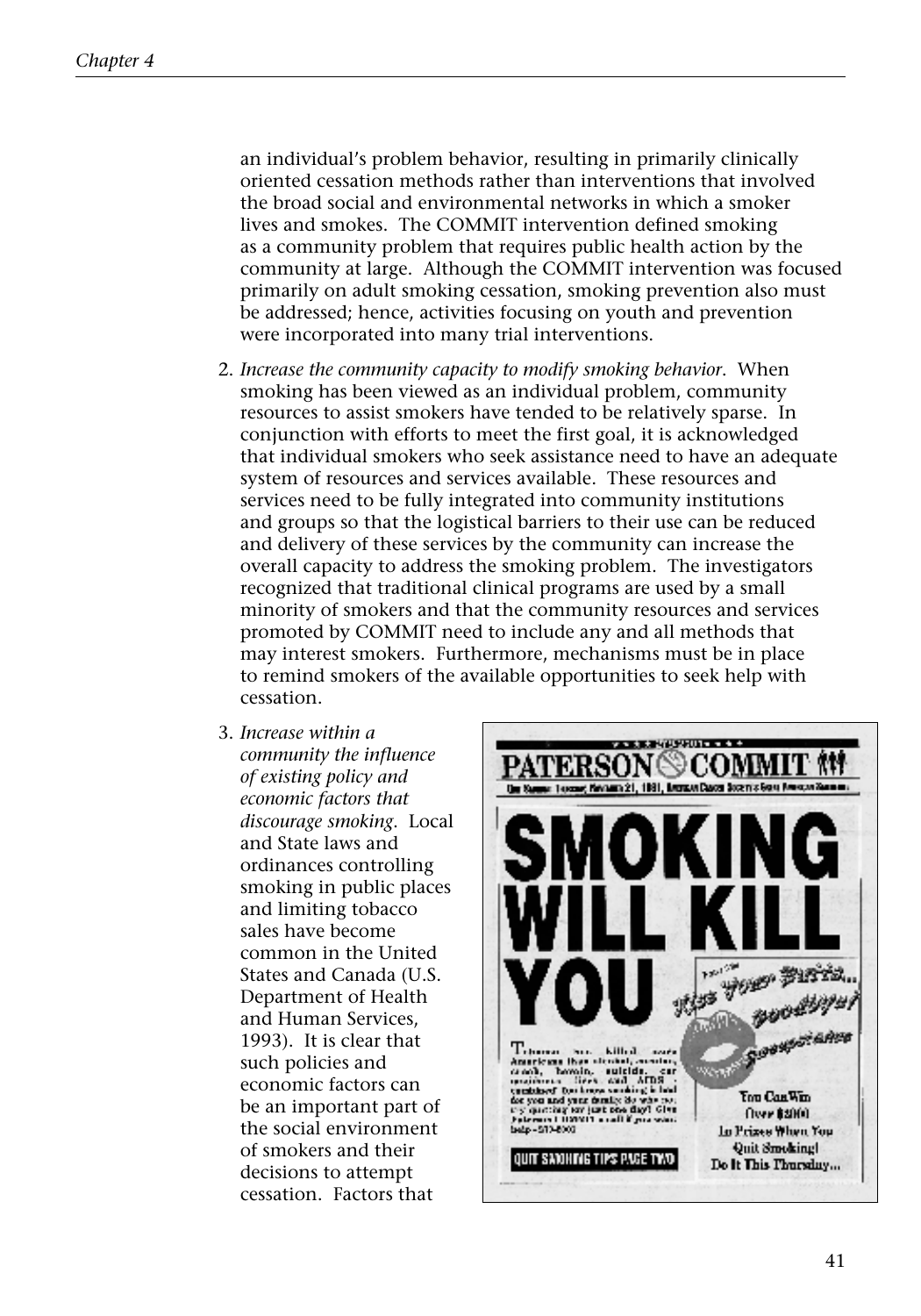can influence smoking rates include cigarette taxes; constraints on advertising and promotion of tobacco products; policies related to the sale and distribution of cigarettes, especially to minors; and restrictions on smoking in public places, worksites, organizations, and other settings where smokers tend to congregate.

4. *Increase social norms and values supporting nonsmoking*. The social acceptability of smoking is steadily declining in the United States and Canada (U.S. Department of Health and Human Services, 1989). Although a social norm supporting nonsmoking is emerging, progress in many communities is still hampered by the prevailing perception that smoking is a problem of an individual. As intervention efforts attempt to highlight smoking as a public health and community problem, opportunities will arise to strengthen the perception that nonsmoking is normative and to be valued and that smoking is harmful to the community at large. As the social acceptability of smoking declines, the negative social consequences of smoking increase and further reinforce both quitting behaviors and maintenance of abstinence in recent quitters.

These four overall trial goals led to the establishment of several objectives that, if reached, could be expected to help meet the goals. Similarly, the identification of trial activities was predicated on the relationship between those activities and the objectives they were intended to attain. The philosophy that a hierarchical association exists between the overall trial goal, intermediate trial goals, impact objectives, mandated intervention activities, and process objectives led to a systematic development of goals and objectives.

Intermediate goals were directed at the various channels of intervention identified as being critical to achieving community change. The channels contained intermediary agents that were likely to come into regular and repeated contact with smokers. In addition, the intermediary agents also were thought to be amenable to new practices that would encourage smoking cessation. An example is found in the health care provider channel. Because the majority of smokers see a health care provider annually, a relatively simple change on the part of providers—reminding smokers to stop or setting quit dates with smokers—may be sufficient to lead many smokers to attempt cessation. The intermediate goal, then, is to build a critical mass of health care providers who give such regular encouragement. To achieve that goal, several impact objectives were established; for example, 80 percent of community physicians and 65 percent of community dentists should receive training in basic smoking cessation practices, and 30 percent of physicians' offices should receive training in setting up office systems to track smokers and document that cessation encouragement was given.

Similar impact objectives were established for each of the four major channels of intervention (i.e., health care providers, worksites and organizations, cessation resources and services, and public education), plus a fifth overarching channel of community mobilization. Attempts also were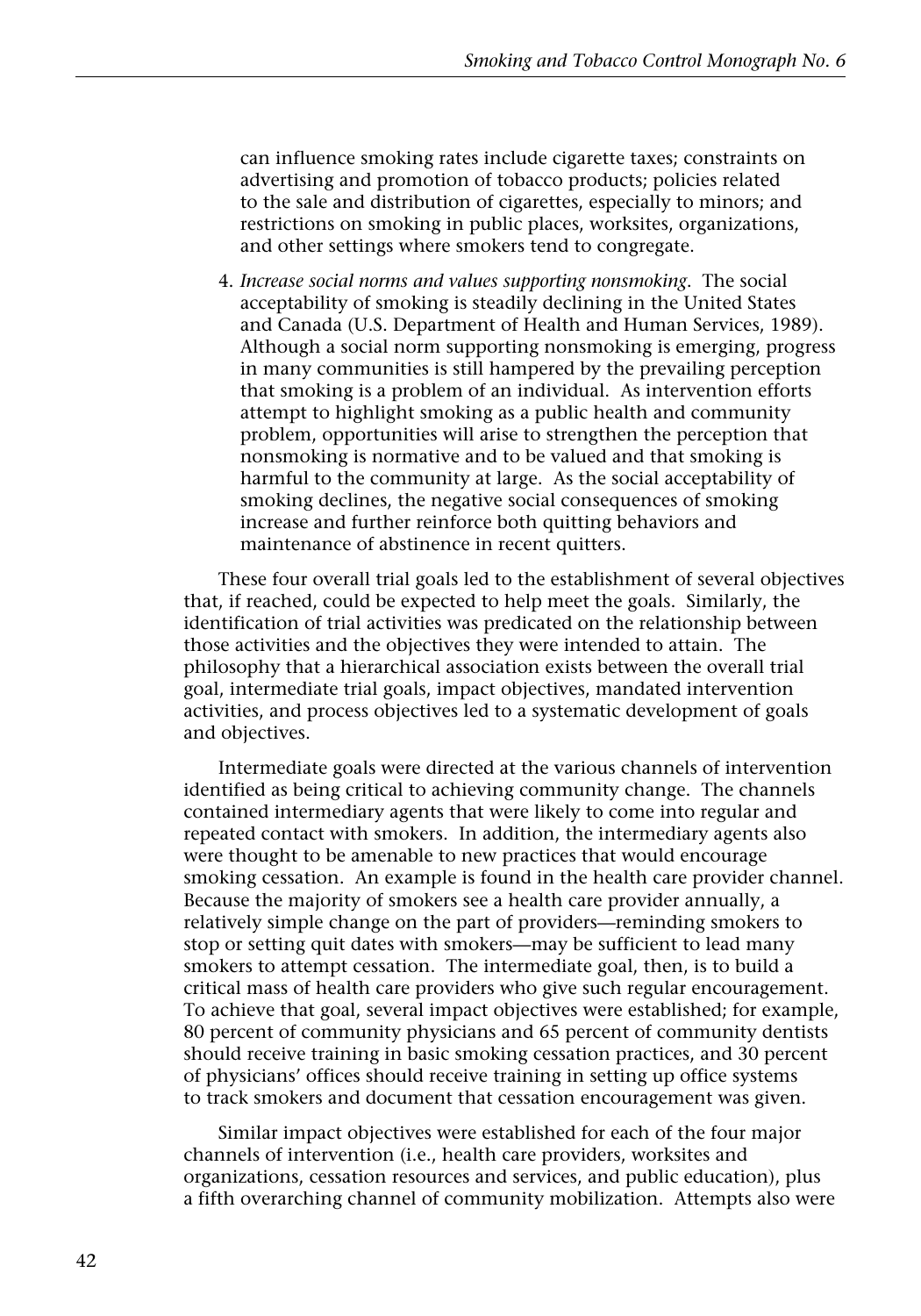made to quantify the degree to which objectives had to change to achieve the trial goals. Through the use of existing literature, previous intervention experience, and advice from experts in the smoking field, consensus was reached among the trial investigators concerning the quantification of the impact objectives (Wallack and Sciandra, 1990-91; Ockene et al., 1990-91; Sorensen et al., 1990-91; Pomrehn et al., 1990-91).

Impact objectives, in turn, led to the mandated activities required by the protocol. The extant literature, experience of investigators, and much discussion resulted in the identification of a set of activities for each intervention channel considered likely to lead to realization of the impact objectives. Assessment of the implementation of intervention activities was accomplished through the completion of process objectives that documented various components of the activities. A computerized system for tracking process objective achievement also was developed (Corbett et al., 1990-91).

**INTERVENTION** The intervention protocol was divided into five major sections **AREAS** corresponding to the channels of intervention: Community Mobilization, an overarching section to organize the community around tobacco control; Health Care Providers; Worksites and Organizations; Cessation Resources and Services; and Public Education. Each of the five channels was selected for its potential contribution toward achieving the trial outcome. Most mandated intervention activities within each channel area had proved efficacious in other settings, and the investigators believed that combining such intervention activities would result in a synergism that would lead to change. Each channel is described below.

**Community** COMMIT's overall goal of community mobilization was to build **Mobilization** the capacity of communities to address smoking control issues. **Channel** Community mobilization also was intended to facilitate the implementation of smoking control activities and ensure maintenance of these activities.

> Achieving citizen participation and community partnership requires mobilization of a community. Mobilization is a process through which community members become aware of a problem, identify the problem as a high priority for community action, and institute steps to resolve the problem (Thompson and Pertschuk, 1992). Each community has its own structures, history, and resources necessitating some variation between communities in the process of mobilization. The logic and philosophy of the trial provided each community, through standard mobilization features, with some discretion in local trial management. The basic mobilization model was designed to provide scientific integrity while allowing some local flexibility to establish structures and implement activities in a manner congruent with local practice.

The mobilization plan began with a strong understanding of the community gained through a community analysis designed to yield a systematic understanding of community history, social climate, culture, structures, resources, organizations, and key individuals. Research staff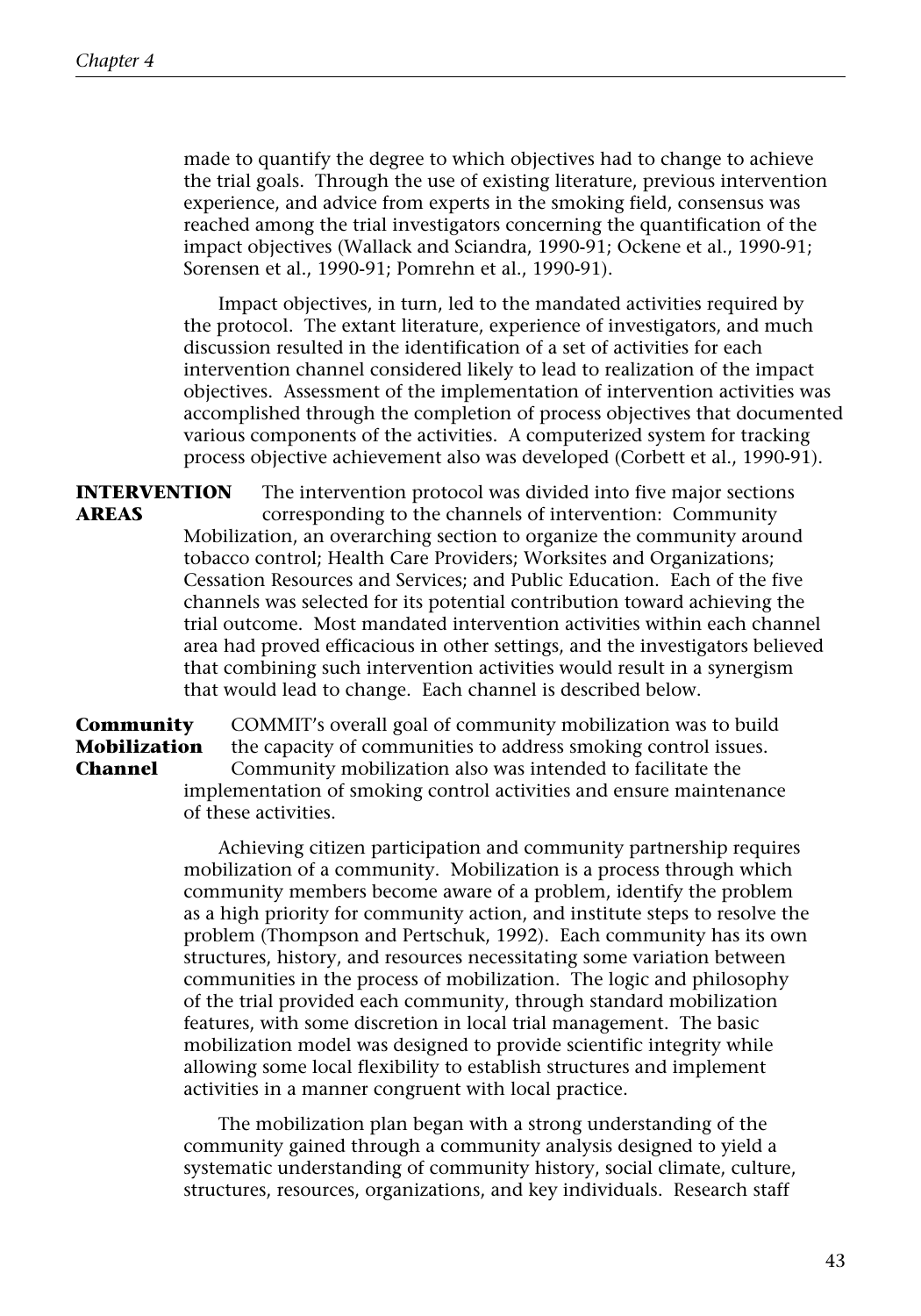identified several key individuals as candidates for an initial planning group, where members were introduced to the trial's rationale, design, and protocol. Depending on their enthusiasm and availability, they were asked to serve on a short-term Community Planning Group charged with developing a more comprehensive and long-lasting community Board. Each intervention community had to form a new community Board, which was required to provide project legitimacy, access, and overall management support to the community; to represent the key sectors considered to be important in all communities (i.e., health care, business and labor, health voluntary organizations, media, education); and to accurately represent the community. Rules were established to maximize community involvement in intervention planning and implementation. Wherever local groups or organizations existed that could conduct an intervention activity, they were given highest priority to do so, even if required training of staff or enhancing the resources that were already dedicated to the activity was required. Similarly, rules were established for resource allocation in accordance with the philosophy that the resources available through the trial were by themselves insufficient

to implement the protocol but should be perceived as "seed" resources to develop existing or new community mechanisms for smoking control.

The trial protocol was developed by the investigators before the communities were randomized; therefore, the community had no input into the content of the protocol. However, communities were expected



to develop their own plans, consistent with the protocol, to achieve a social climate that would support non-use of tobacco. To maximize the potential of communities to make a permanent change, external resources (NCI funded), both fiscal and human, were limited and considered seed resources. Limiting resources would encourage the communities to contribute some of their own resources and thereby eventually incorporate some tobacco control activities into their own organizational structures.

**Health Care** Health care providers and the settings in which they work are important **Providers** to reaching heavy smokers in the community (Ockene et al., 1990-91). **Channel** Targeted health care providers included physicians and dentists, although it also was considered desirable to involve pharmacists, nurses, respiratory therapists, and other health care providers. The mandated intervention activities focused on involving community health professionals in smoking cessation intervention activities in their practices and in their roles as community leaders. Each community identified key influential health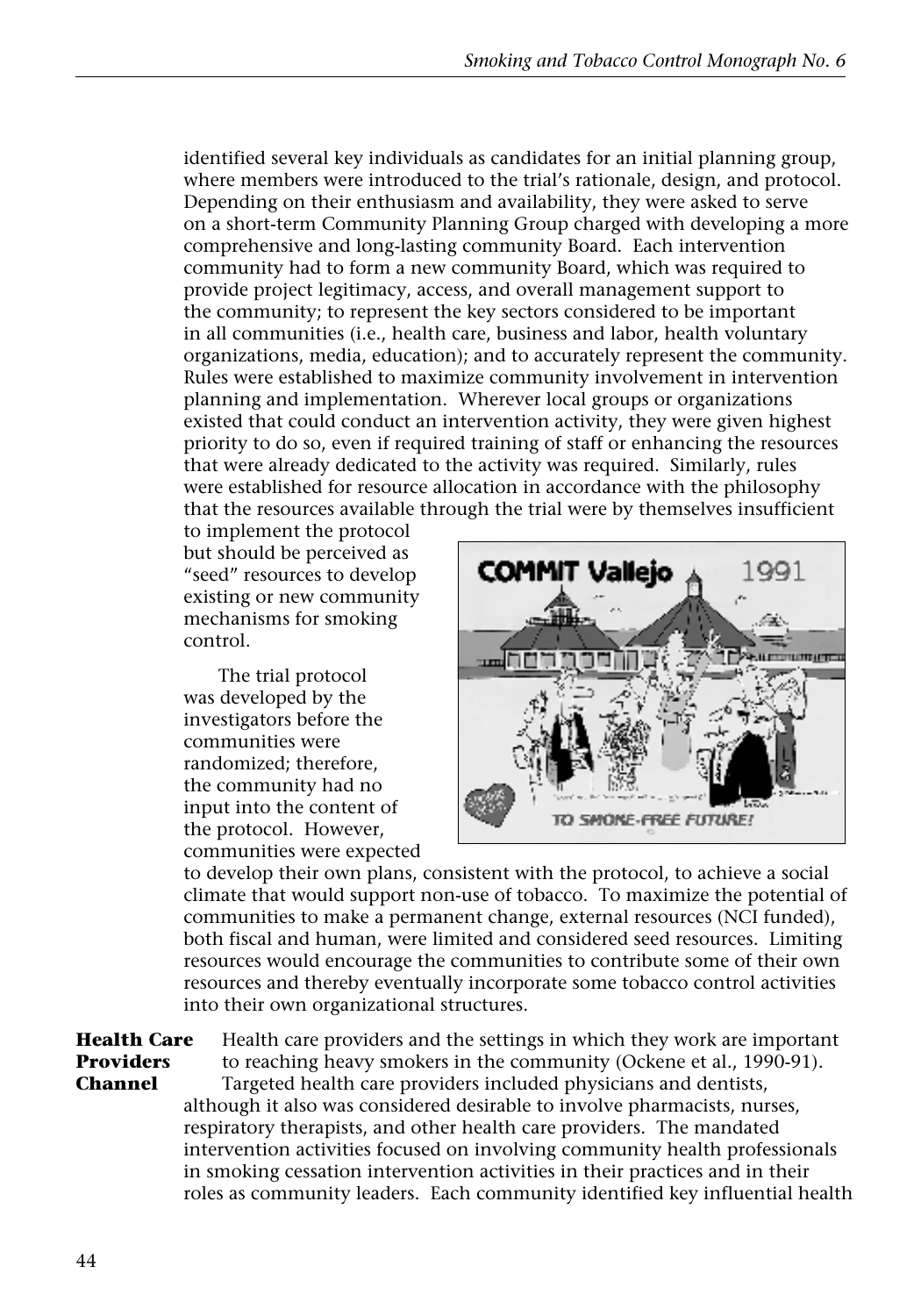professionals who were interested and able to play leadership roles in the COMMIT intervention. National training equipped these influentials to persuade their colleagues indirectly through discussions at meetings and social events and directly through presentation of types of training events to make smoking cessation counseling part of their regular practice. An important component of this task force was the policy change expected to take place in all health care facilities in the communities. Intervention objectives included smoke-free hospitals, medical



offices, nursing homes, and substance abuse treatment centers. Enhancing the availability of cessation information and antismoking promotional messages was also an important goal of this channel.

**Worksites and** Worksites are an ideal location for promotion and support of **Organizations** smoking cessation efforts, including both programs and policies. **Channel** Seventy percent of adults between the ages of 18 and 65 are employed (Sorensen et al., 1990-91). Worksites and community organizations are opportune places to publicize project activities, offer quit-smoking programs, promote policy changes, and foster environments supportive of successful quitting. They also are important as sources for personnel and local resources to support project activities, particularly large-scale community events. Intervention activities described for worksites and organizations were to be offered widely in the community; however, activities were targeted particularly to sites in which heavy smokers could be reached most effectively. Worksites offered great potential for reaching less educated and less motivated heavy smokers who might not volunteer for or be reached by other community antismoking activities. Restrictive smoking policies were seen as having much to contribute to the social environment; therefore, many COMMIT intervention activities in this channel were oriented to presentations and consultations with worksites to assist them in implementing policies.

> Other organizations also were targeted for intervention. Fraternal organizations, civic groups, religious organizations, and so forth were used both for promotion of smoking cessation policies and activities and as targets for such interventions. The protocol called for intervention activities such as presentations to encourage more restrictive policies, provide information to such groups, and attempt to involve these groups in promotion activities.

**Cessation** In addition to the powerfully addictive nature of tobacco, there are **Resources and** many barriers that contribute to the continuing high smoking rate **Services Channel** among adults. Although knowledge of the hazards of smoking and the benefits of quitting provide reasons for cessation, barriers to quitting include willingness to take a risk, paucity of cues to quit smoking, difficulty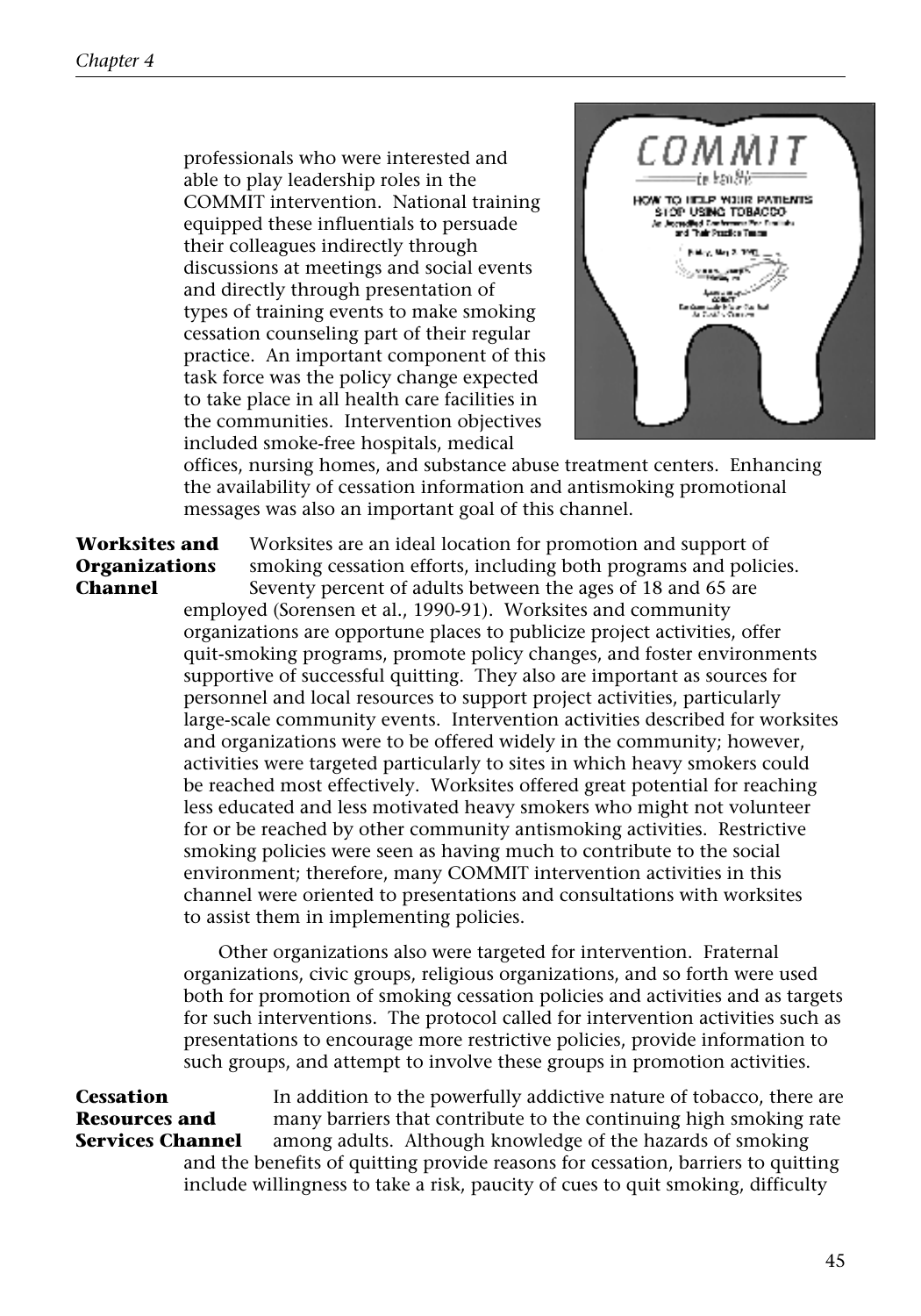in obtaining self-help materials, low awareness and use of existing smoking cessation services, high relapse rates among smokers trying to quit, and inadequate social support for smokers who are motivated to quit. A wealth of information exists regarding methods and techniques that can aid smokers who are trying to quit (Schwartz, 1991; Thompson and Hopp, 1991). Much is available in self-help formats, including books, pamphlets, audiotapes, and videotapes, and most of these materials are available from voluntary health

agencies free or at minimal cost. Numerous programs to help smokers have been developed and refined over the past three decades. Programs offered by the major health voluntary organizations, local hospitals, and other community agencies have benefited from the thousands of research projects on smoking cessation conducted in recent years.

A fundamental assumption underlying COMMIT intervention activities was that an increase in cessation rates requires a change in the social circumstances surrounding smokers' decisions to quit, to initiate quitting, and to maintain abstinence (Pomrehn et al., 1990-91). The aim of COMMIT was not to provide cessation services; rather, the aim was to increase the demand for cessation resources and services



as smokers became more willing to attempt cessation. Thus, activities in this channel were limited to those that provided the regular, inescapable messages about opportunities for cessation. Specific intervention activities, such as a voluntary smokers' registry, newsletters, and publication of guides promoting cessation resources and services, were undertaken to increase the quantity and utilization of existing services. Those activities also were designed to enhance the efforts of other trial interventions, particularly worksite, organizational, and health care provider interventions.

**Public** Communitywide public education efforts were central to the trial's **Education** activities to meet overall intervention goals. Educational efforts **Channel** focused on mass media campaigns promoting smoking as a public health problem, smoking prevention, and communitywide cessation activities. The media contribute significantly to the overall context in which personal decisions about initiating, continuing, or quitting smoking occur. The media are a key source of social-environmental cues regarding nonsmoking behavior (Wallack and Sciandra, 1990-91). An important function of this channel was to establish and maintain the visibility and credibility of COMMIT in the communities.

> Mass communication plays a significant role in the ongoing effort to control smoking. The media can perform an important agenda-setting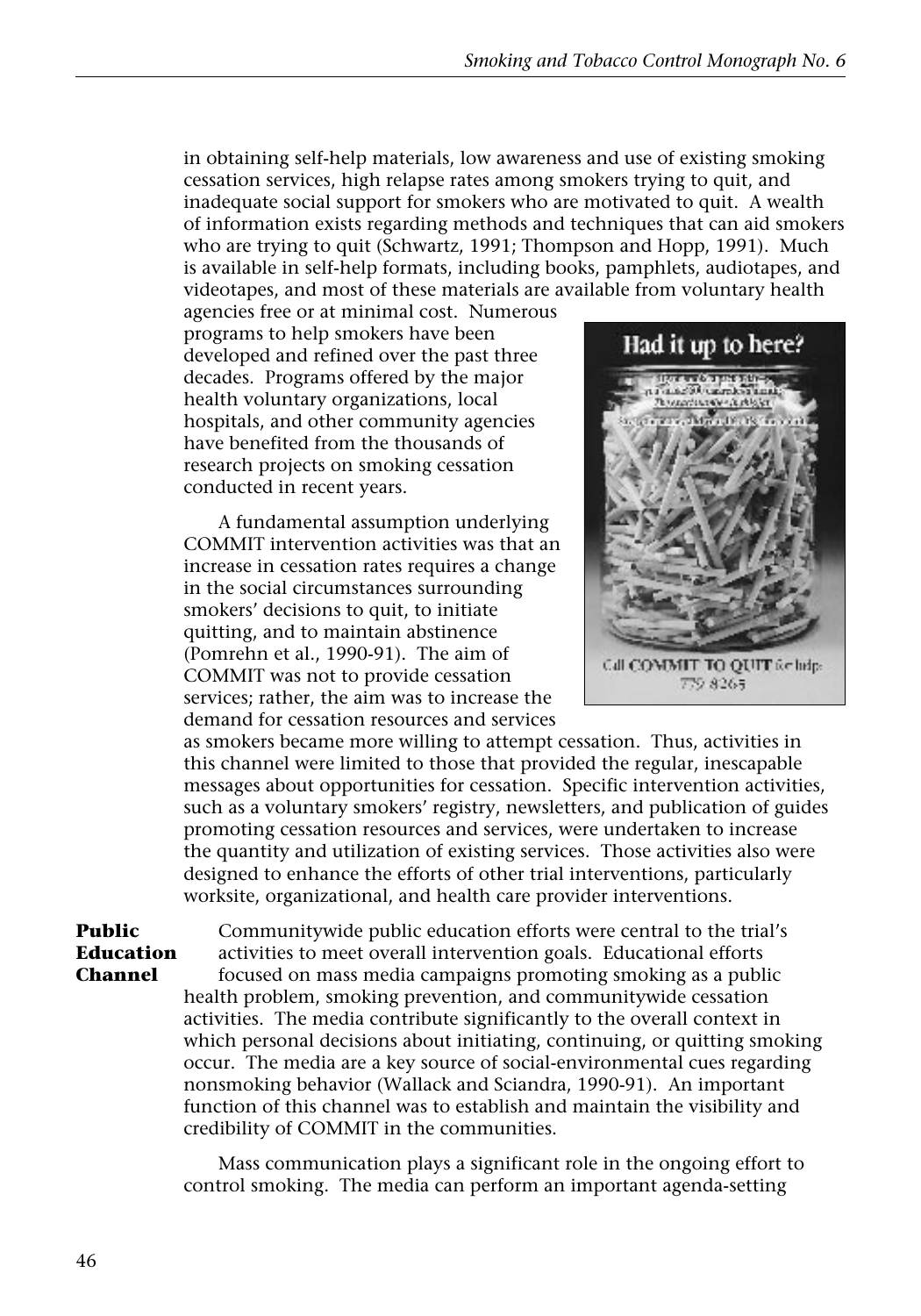function, they can confer status and legitimacy, and they can activate public discussion. In addition, the media can reinforce nonsmoking behavior (among both smokers and nonsmokers), generating further help-seeking behavior (e.g., calling a toll-free number) and recruiting smokers into treatment programs, and can advertise and promote opportunities for cessation. The media also can promote norms that are supportive of nonsmoking and quitting.

Smoking prevention among youth was not a primary program focus in COMMIT. However, activities targeted at youth have the potential for increasing the community's awareness of smoking and health issues and for shifting social norms. Health promotion through educational, policy, and regulatory activities aimed at youth have traditionally been noncontroversial and can provide leverage for community organizing efforts. Tobacco education activities for youth were used to enhance the visibility, credibility, and acceptability of COMMIT. Although school-based, tobacco use education was not emphasized in COMMIT, it is hypothesized that the overall intervention can decrease the prevalence of adolescent smoking, can have an effect on smokeless tobacco use among adolescents, and will modify the precursors of adolescent smoking behavior.

**SPECIAL** An important factor in the COMMIT intervention was the **CONSIDERATIONS** necessity to constrain the intervention to relatively small **OF THE** communities so that a rigorously designed trial could be **INTERVENTION** implemented. However, it is important to note that **DESIGN** communities are not independent social systems. They exist

also in a larger social context, and external events or changes in the broad social system can have a substantial effect on the local community. As a conceptual framework, a system's perspective provides a useful model. In such a perspective, the community is made up of many different components, including political, economic, and health sectors (Thompson and Kinne, 1990). Changes in any part of the system or changes external to the system reverberate throughout the system and result in adjustments or responses that will ultimately affect the entire system. Social norms change along with the system to provide new rules of conduct (Robertson, 1977).

Just as the North Karelia Project showed that an implemented national policy could affect smoking behavior nationally (Puska, 1983) and just as the Minnesota Heart Health Program indicated a large secular trend that may have overwhelmed any intervention effect (Luepker et al., 1994), several external factors were present during the COMMIT trial that could have had an impact on the communities involved. For example, California passed Proposition 99, which released huge amounts of resources for antismoking activities, including mass media campaigns that directed attention to minorities, members of low socioeconomic groups, and other subgroups of smokers. Another example is Canada's passing an excise tax that raised the price of a package of cigarettes to new highs and resulted in a decrease in the prevalence of smoking. Within New York State, policies on smoking in public places, including worksites, were strengthened.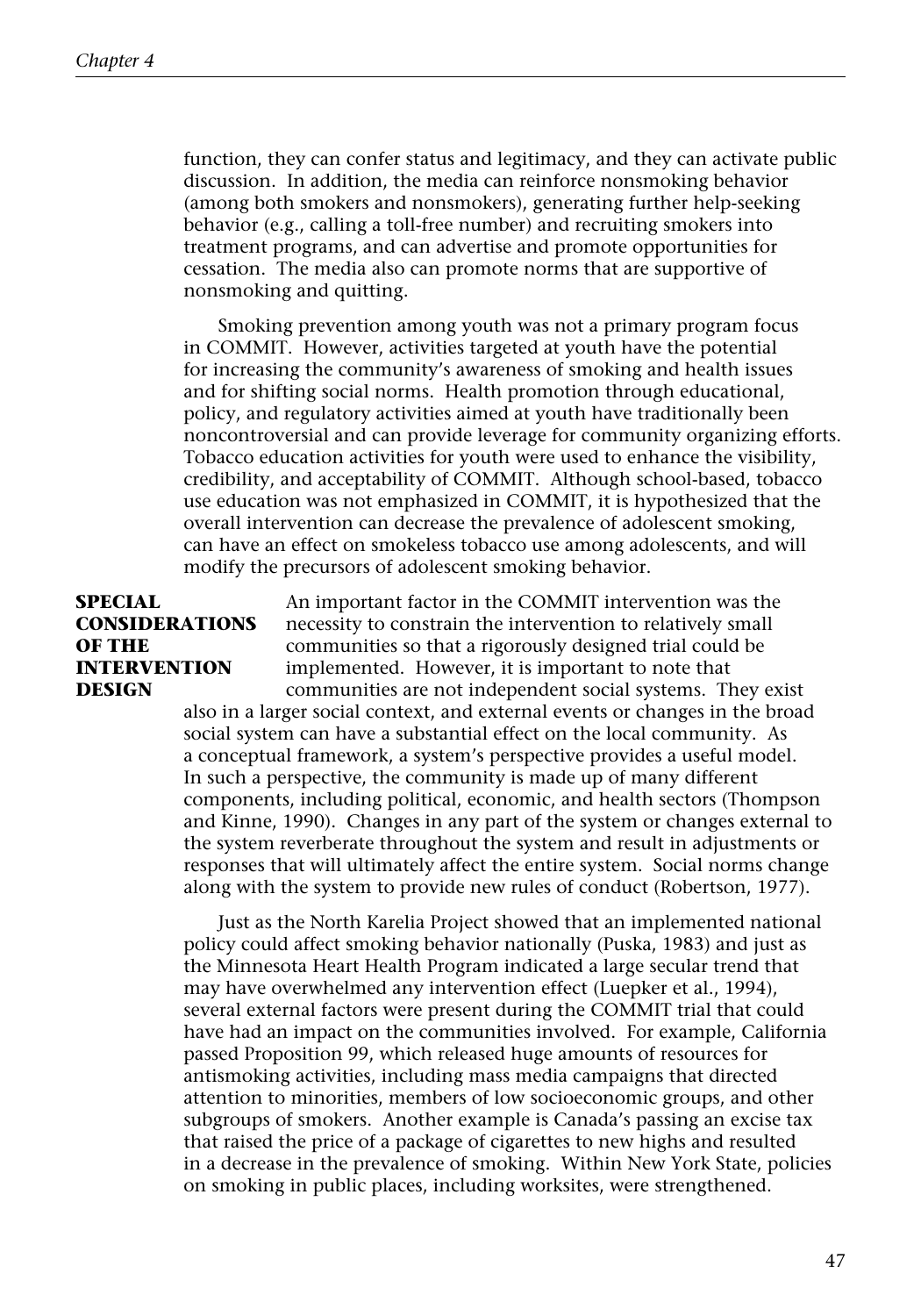Nationally, the U.S. Environmental Protection Agency classified secondhand smoke as a Class A carcinogen (U.S. Environmental Protection Agency, 1992), making employers think more seriously about the liability associated with smoking in the workplace. National fast-food restaurant chains became at least particially smoke-free to to project an image of protecting youth. In short, the broad social environment within which the pairs of communities were located may have changed substantially, making it difficult to determine what the effects of the COMMIT intervention alone were.

The COMMIT interventions initially were formulated to provide synergy between the various activities. Synergy is the cooperation among various parts of the system or the way the components of a system act together. When activities are oriented toward a common goal, synergy makes the net effect of the forces greater than the sum of its parts. Synergy makes it impossible to separate out the contribution to the outcome of the various parts of the COMMIT intervention. The investigators had to be satisfied that the package they developed produced synergy, which meant that no channel could be emphasized over another and that subsequent analyses to account for the contribution of specific channels were not possible. This approach was further complicated by issues of measurement. Only the achievement of process objectives was measurable; it was not possible to assess the interaction between various activities or process objectives.

Another key consideration involved the group of investigators involved in the project. Because the individuals came from a variety of disciplines, backgrounds, and experience levels, there was initially considerable controversy over the approach to take. The options were reduced to two basic approaches: In one approach, the 11 intervention communities would simply be given resources to design their own studies, whereas a standardized protocol would be followed in the other. The first approach would produce a

purer community study but would likely result in many different interventions. This could not be regarded as a rigorous randomized controlled trial. The second approach fulfilled the requirements of scientific rigor but greatly constrained the role of the community in designing interventions. The limited time for planning and discussion of these issues made it difficult for

Congrat FREE SANTA FE actourdedges SMOKE accomp  $=$  months mund a liteling of vedependence; from#obseco July 5th, 1991

investigators to come to consensus. The design process of the trial alienated various "stakeholders," and this resulted in wasted effort and time.

**SUMMARY** The theoretical base for COMMIT used existing knowledge, state-of-theart interventions, and the wisdom of investigators in the field to develop an intervention strategy and protocol oriented to meet the trial's overall goals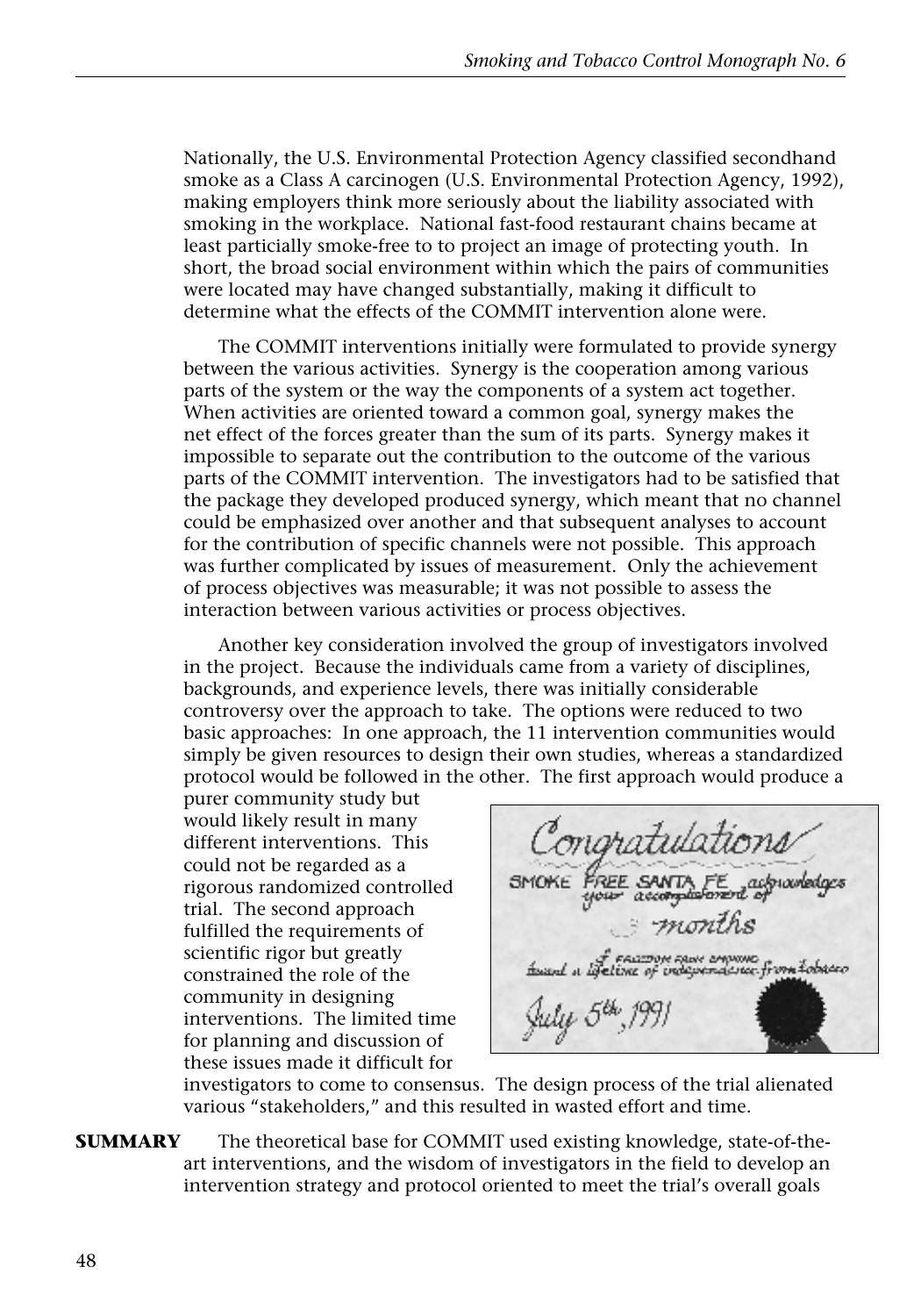and impact and process objectives. Mandated activities were intended to lead to achievement of the impact objectives, which in turn would lead to attainment of the intermediate and overall trial goals. A number of lessons were learned in the development of the protocol.

- 1. The intervention strategies implemented in COMMIT were designed to have a large effect on the communities' attitudes to and behaviors regarding cigarette smoking, yet there was little in the literature to provide insights on how best to do this. Even media studies that had been conducted previously showed only marginal changes in knowledge and attitudes.
- 2. Although the COMMIT protocol was built on the best knowledge available from randomized clinical trials in the area of smoking control, it is not clear how those experiences can be extrapolated to a randomized community trial.
- 3. A unique feature of COMMIT was that the diverse and extensive interventions were combined in such a manner that a communitywide effect was anticipated. Based on the supposition that people are more likely to stop smoking when the policies regulating smoking, the opportunities for cessation, and the messages about the dangers of smoking for both smokers and nonsmokers are predominant within a community, COMMIT wished to create a social environment in the intervention communities where smoking was nonnormative. Despite these ambitious goals, it was unclear how best to change policies and get messages to the target group of heavy smokers.
- 4. It was assumed that implementation of the mandated activities through the five intervention channels would make it difficult for any smoker to avoid messages about or opportunities for smoking cessation. Again, there was not strong evidence from the results of other trials to support the assumption.
- 5. The community is not an entity in and of itself; rather, it exists in a broader social context that also may be changing. When a community rides the secular trend, it is difficult to judge the effects of an intervention; it may have been better to build more flexibility into the protocol so that different tactics could have been used when the external environment changed.
- 6. Synergy is an excellent construct but was impossible to measure in this trial. That may not be completely negative, but if efficient trials or interventions are to be devised, it would be helpful to be able to identify the components of the intervention.
- 7. Lack of attention to stakeholders in the development of the protocol led to considerable controversy. More time should have been allowed to reach consensus in a trial of this magnitude.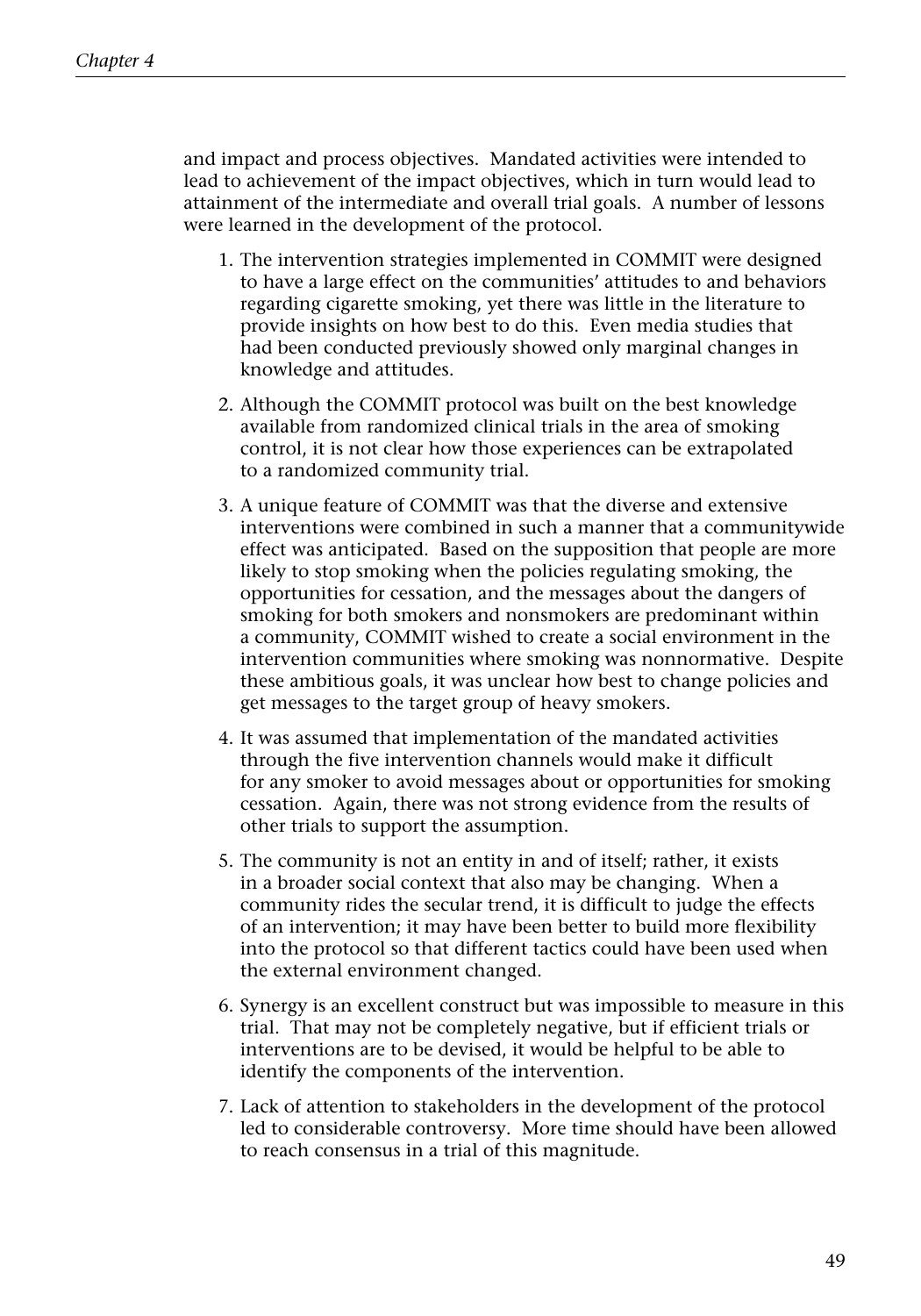## **REFERENCES**

Abrams, D.B., Elder, J.P., Carleton, R.A., Lasater, T.M., Artz, L.M. Social learning principles for organizational health promotion: An integrated approach. In: *Health and Industry: A Behavioral Medicine Perspective*, M.F. Cataldo and T.J. Coates (Editors). New York: Wiley-Interscience, 1986, pp. 28-51.

Bandura, A. *Social Learning Theory*. Englewood Cliffs, NJ: Prentice-Hall, 1977.

Bandura, A. *Social Foundations of Thought and Action: A Social Cognitive Theory*. Englewood Cliffs, NJ: Prentice-Hall, 1986.

Blackburn, H., Pechacek, T.F. Smoking cessation and the Minnesota Heart Health Program. In: *Proceedings of the Fifth World Conference on Smoking and Health*, W.F. Forbes, R.C. Frecker, and D. Nostbakken (Editors). Ottawa, Canada: Canadian Council on Smoking and Health, 1986, pp. 159-164.

Corbett, K., Thompson, B., White, N., Taylor, M. (for the COMMIT Research Group). Process evaluation in the Community Intervention Trial for Smoking Cessation (COMMIT). *International Quarterly of Community Health Education* 11(3): 291-309, 1990- 91.

Egger, G., Fitzgerald, W., Frape, G., Monaem, A., Rubenstein, P., Tyler, C., McKay, B. Result of large scale media antismoking campaign in Australia: North Coast "Quit for Life" Programme. *British Medical Journal* 286: 1125-1128, 1983.

Elder, J.P., McGraw, S.A., Abrams, D.B., Ferreira, A., Lasater, T.M., Longpre, H., Peterson, G.S., Schwertfeger, R., Carleton, R.A. Organizational and community approaches to community-wide prevention of heart disease: The first two years of the Pawtucket Heart Health Program. *Preventive Medicine* 15: 107-117, 1986.

Farquhar, J. The community-based model of life style intervention trials. *American Journal of Epidemiology* 108: 103-111, 1978.

Farquhar, J.W., Magnus, P.F., Maccoby, N. The role of public information and education in cigarette smoking control. *Canadian Journal of Public Health* 72: 412-420, 1981.

Flay, B.R., Hansen, W.B., Johnson, C.A., Sobel, J.L. "Involvement of Children in Motivating Smoking Parents To Quit Smoking With a Television Program." Paper presented at the Fifth World Conference on Smoking and Health, Manitoba, Canada, 1983.

Green, L.W., Kreuter, M.W., Deeds, S.G., Partridge, K.B. *Health Education Planning: A Diagnostic Approach*. Palo Alto, CA: Mayfield, 1980.

Grusky, O., Miller, G.A. (Editors). *The Sociology of Organizations: Basic Studies*. (2nd ed.) New York: Free Press, 1981.

Gusfield, J.R. Mass society and extremist politics. *American Sociological Review* 27: 19-30, 1962.

Leventhal, H., Cleary, P.D., Safer, M.A., Gutman, M. Cardiovascular risk factor modification by community-based programs for life-style changes: Comments on the Stanford study. *Journal of Consulting and Clinical Psychology* 48: 150-158, 1980.

Lichtenstein, E., Wallack, L., Pechacek, T. (for the COMMIT Research Group). Introduction to the Community Intervention Trial for Smoking Cessation (COMMIT). *International Quarterly of Community Health Education* 11(3): 173-185, 1990-91.

- Luepker, R.V., Murray, D.M., Jacobs, D.K., Jr., Mittelmark, M.B., Bracht, N., Carlaw, R., Crow, R., Elmer, P., Finnegan, S., Folsom, A.R., Grimm, R., Hannan, P.J., Jeffrey, R., Lando, H., McGovern, P., Mullis, R., Perry, C.L., Pechacek, T., Pirie, P., Sprafka, J.M., Weisbrod, R., Blackburn, H. Community education for cardiovascular disease prevention: Risk factor changes in the Minnesota Heart Health Program. *American Journal of Public Health* 84(9): 1383-1393, 1994.
- McAlister, A., Puska, P., Salonen, J.T., Toumilehto, J., Koskela, K. Theory and action for health promotion: Illustrations from the North Karelia Project. *American Journal of Public Health* 72: 43-50, 1982.

Ockene, J.K., Lindsay, E., Berger, L., Hymowitz, N. (for the COMMIT Research Group). Health care providers as key change agents in the Community Intervention Trial for Smoking Cessation (COMMIT). *International Quarterly of Community Health Education* 11(3): 223-237, 1990-91.

Pomrehn, P., Sciandra, R., Shipley, R., Lynn, W., Lando, H. (for the COMMIT Research Group). Enhancing resources for smoking cessation through community intervention: COMMIT as a prototype. *International Quarterly of Community Health Education* 11(3): 259-269, 1990-91.

Puska, P., Nissinen, A., Salonen, J.T., Tuomilehto, J. Ten years of the North Karelia Project. Results with community-based prevention of coronary heart disease. *Scandinavian Journal of Social Medicine* 11(3): 65-68, 1983.

Robertson, I. *Sociology*. New York: Worth, 1977.

Rogers, E. *Communication Strategies for Family Planning*. New York: Free Press, 1973.

- Rogers, E.M., Shoemaker, F.F. *Communication of Innovations: A Cross-Cultural Approach*. (2nd ed.) New York: Free Press, 1971.
- Rosenstock, I. Historical origins of the health belief model. *Education Monographs* 2: 328-335, 1974.

Rothman, J. Three models of community organization practice. In: *Strategies of Community Organization: A Book of Readings*, F.M. Cox, J.L. Erlich, J. Rothman, and J.E. Tropman (Editors). Itasca, IL: Peacock Publishers, 1979, pp. 86-102.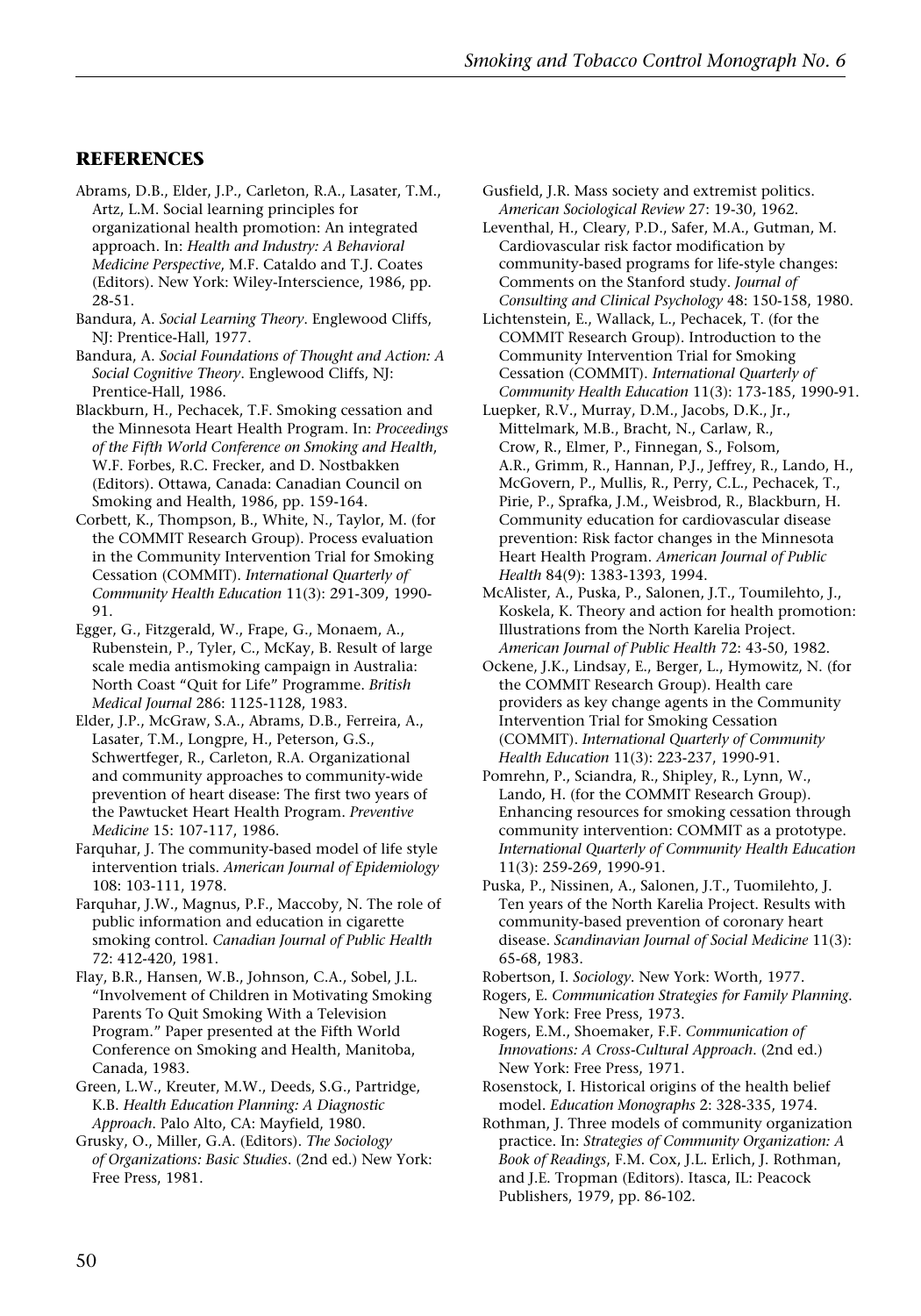Schwartz, J.L. Methods for smoking cessation. *Clinics in Chest Medicine* 12(4): 737-768, 1991.

Sorensen, G., Glasgow, R.E., Corbett, K. (for the COMMIT Research Group). Promoting smoking control through worksites in the Community Intervention Trial for Smoking Cessation (COMMIT). *International Quarterly of Community Health Education* 11(3): 239-257, 1990-91.

Thompson, B., Hopp, H. Community-based programs for smoking cessation. *Clinics in Chest Medicine* 12: 801-818, 1991.

Thompson, B., Kinne, S. Social change theory: Applications to community health. In: *Health Promotion at the Community Level*, N. Bracht (Editor). Newbury Park, CA: Sage, 1990, pp. 45-65.

Thompson, B., Pertschuk, M. Community intervention and advocacy. In: *Prevention of Coronary Heart Disease*, J.K. Ockene and I.S. Ockene (Editors). Boston: Little, Brown, 1992, pp. 493-515.

Thompson, B., Wallack, L., Lichtenstein, E., Pechacek, T. (for the COMMIT Research Group). Principles of community organization and partnership for smoking cessation in the Community Intervention Trial for Smoking Cessation (COMMIT). *International Quarterly of Community Health Education* 11(3): 187-203, 1990-91.

## **AUTHORS**

William R. Lynn COMMIT Project Officer Public Health Applications Research Branch Cancer Control Science Program National Cancer Institute National Institutes of Health Executive Plaza North, Room 241 6130 Executive Boulevard, MSC-7337 Bethesda, MD 20892-7337

Beti Thompson, Ph.D. Associate Professor University of Washington School of Public Health and Community Medicine Associate Member Fred Hutchinson Cancer Research Center, MP-702 1124 Columbia Street Seattle, WA 98104

- U.S. Department of Health and Human Services. *Reducing the Health Consequences of Smoking: 25 Years of Progress. A Report of the Surgeon General*. DHHS Publication No. (CDC) 89-8411, Rockville, MD: U.S. Department of Health and Human Services, Public Health Service, Centers for Disease Control, Center for Disease Prevention and Health Promotion, Office on Smoking and Health, 1989.
- U.S. Department of Health and Human Services. *Major Local Tobacco Ordinances in the United States*. Smoking and Tobacco Control Monograph No. 3. NIH Publication No. 93-3532. Rockville, MD: U.S. Department of Health and Human Services, Public Health Service, National Institutes of Health, National Cancer Institute, 1993.
- U.S. Environmental Protection Agency. *Respiratory Health Effects of Passive Smoking: Lung Cancer and Other Disorders*. EPA/600/6-90/006F. Washington, DC: Office of Research and Development, Office of Health and Environmental Assessment, 1992.
- Wallack, L., Sciandra, R. (for the COMMIT Research Group). Media advocacy and public education in the Community Intervention Trial for Smoking Cessation (COMMIT). *International Quarterly of Community Health Education* 11(3): 205-221, 1990-91.